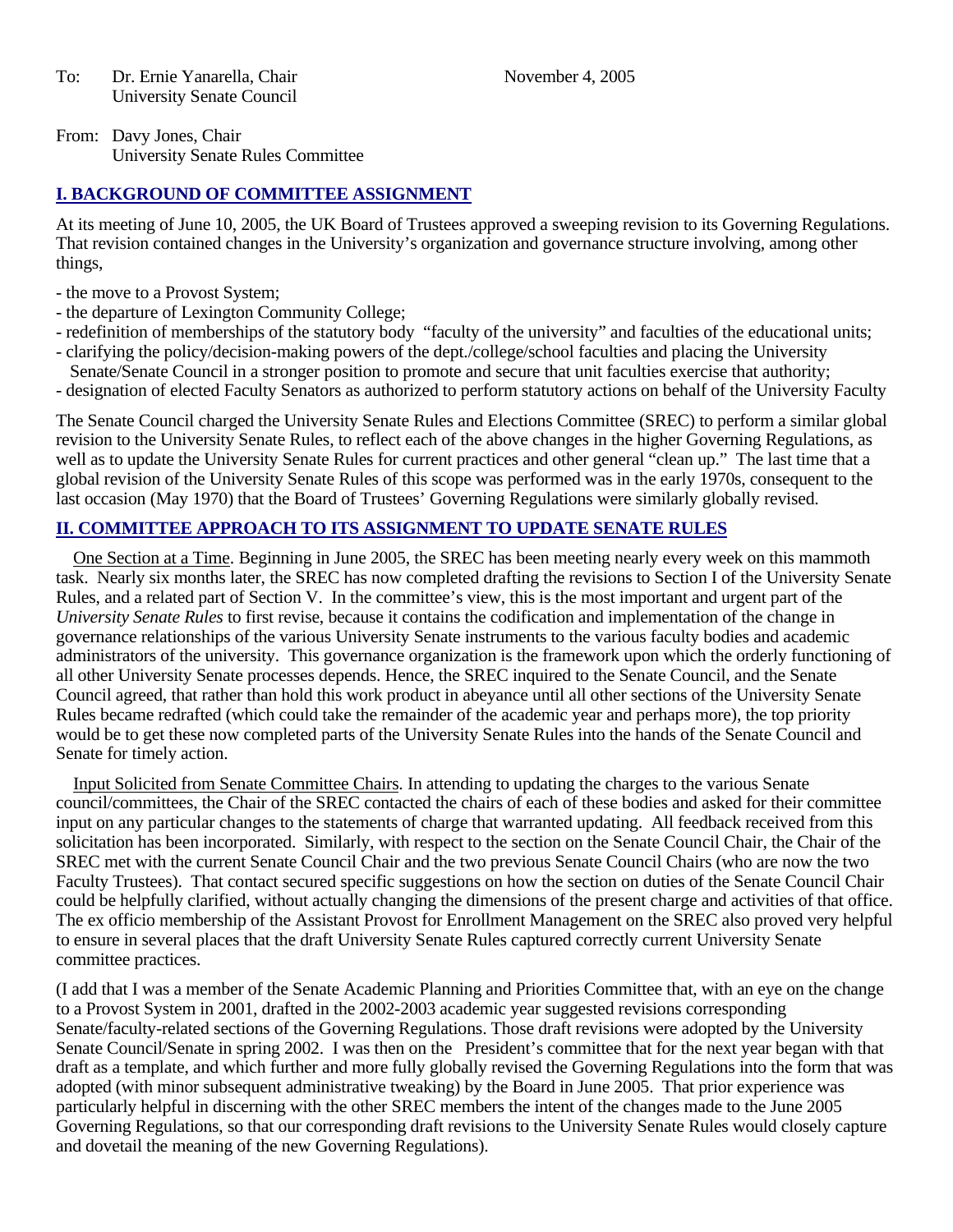#### **III. SOME PERTINENT ASPECTS OF DRAFT REVISION TO SECTION 1 AND (PART OF) SECTION 5**

The SREC has now completed and attaches here its approved draft revisions to Section I and Section V (subsection 5.4) of the University Senate Rules, for the action of the University Senate Council/Senate. In order to assist the University Senate Council/Senate in digesting the changes on these pages, some of which are very substantive and others being purely editorial/organizational, there are briefly pointed out below some of the more substantive changes incorporated here from the new Governing Regulations.

### A. GOVERNANCE POSTURE OF THE ELECTED FACULTY SENATORS

1. *Membership Definitions*. Because the new posture of the elected Faculty Senators relates to their origin from the respective college faculties, which in turn relates to the membership of the university-level governance body "the University Faculty," the SREC felt it is very important to (briefly) at the outset of Section I state the defined membership of each of these bodies, and to identify their respective educational policy-making functions.

2. *Educational Policy Definition*. The Senate has long been designated by the Board as a primary educational policymaking agency of the University. The current *University Senate Rules* provide no specific definition as to what activities are within the sphere of educational policy-making. Hence, the SREC felt that at the outset of the rules, it is crucial to define what constitutes educational policy-making, taking advantage of language in the new GRs.

3. *Graduation Policy-making/Degree Recommending Role of "the University Faculty*." Under the state law (KRS 164.240), the members of "the faculty of the university" ("University Faculty") decide the conditions upon which students attain the status of "graduates" of the respective courses of study leading to degrees, so that it can then recommend to the Board such graduates for the award of the respective degrees. These functions, under the GRs to to be performed by the elected Faculty Senators as "representatives" of the University Faculty, are now identified in the draft *University Senate Rules.* (It becomes clear that the Faculty Senators' approval of the 'degree lists' for submission to the Board of Trustees culminates its exercise of authority that comes directly from state law to the University Faculty.

4. *Conditions and Recommendations for Honors Associated with Degrees*. Additional statutory functions of the University Faculty are to recommend to the Board of Trustees conditions for honors associated with degrees, and of specific persons to receive those honors, all for final Board approval. These honors include both what are commonly understood as graduation honors to graduating students, and Honorary Degrees to other persons. The Board has delegated to the University Faculty final approval authority for both conditions for and specific awards for graduation honors ("degree honors"). The Board has retained final authority for conditions and specific awards for Honorary Degrees, where final Board action is dependent though upon the recommendation of the University Faculty. Section V.5.4-5.5 of the University Senate Rules has been substantively expanded to fully delineate how the Honorary Degree process operates and the role of the elected Faculty Senators in that process in relation to other bodies and individuals.

#### B. GOVERNANCE POSTURE OF THE DEPT/SCHOOL/COLLEGE FACULTY BODIES

 The new GRs make now very clear the final educational policy-making authority that is possessed by the educational unit faculty bodies (as distinct from the management authority possessed by the administrative chain of command), except where that authority is expressly reserved by the Senate to itself. The new GRs also expand the ability of the Senate to delegate authority to the unit faculty bodies, and make the Senate Council office responsible to receive and maintain the Rules documents "established" by each unit faculty. Each such unit Rules document is to correctly reflect the authority or responsibility delegated to that unit faculty by the Senate. The revised Senate Rules reflect the posture of the Senate to monitor that the rules structure of each unit secures its faculty exercising its delegated Senate authority.

#### C. POSTURE OF THE SENATE CHAIR

The June 2005 GRs contain provisions newly emphasizing the academic role of the University President as Chair of the Senate. The SREC has interpreted these provisions as an expression of expectation by the Board of Trustees of a cooperative interaction between the President and University Senate apparatus. Therefore, in the draft revised Senate Rules, we have brought together into a single place in the Senate Rules the otherwise widely scattered provisions of the Governing Regulations that expressly identify the academic functions of the President in the capacity as Senate Chair.

## D. POSTURE OF THE SENATE COUNCIL CHAIR AND VICE CHAIR

Much thought has gone into rectifying the difficulty expressed by Senate Council Chairs in discerning from the *University Senate Rules* just what their responsibilities are. Until now, the statements of these responsibilities have been widely scattered in the various sections of therules, as well as in various administrative policies (relating to the SC